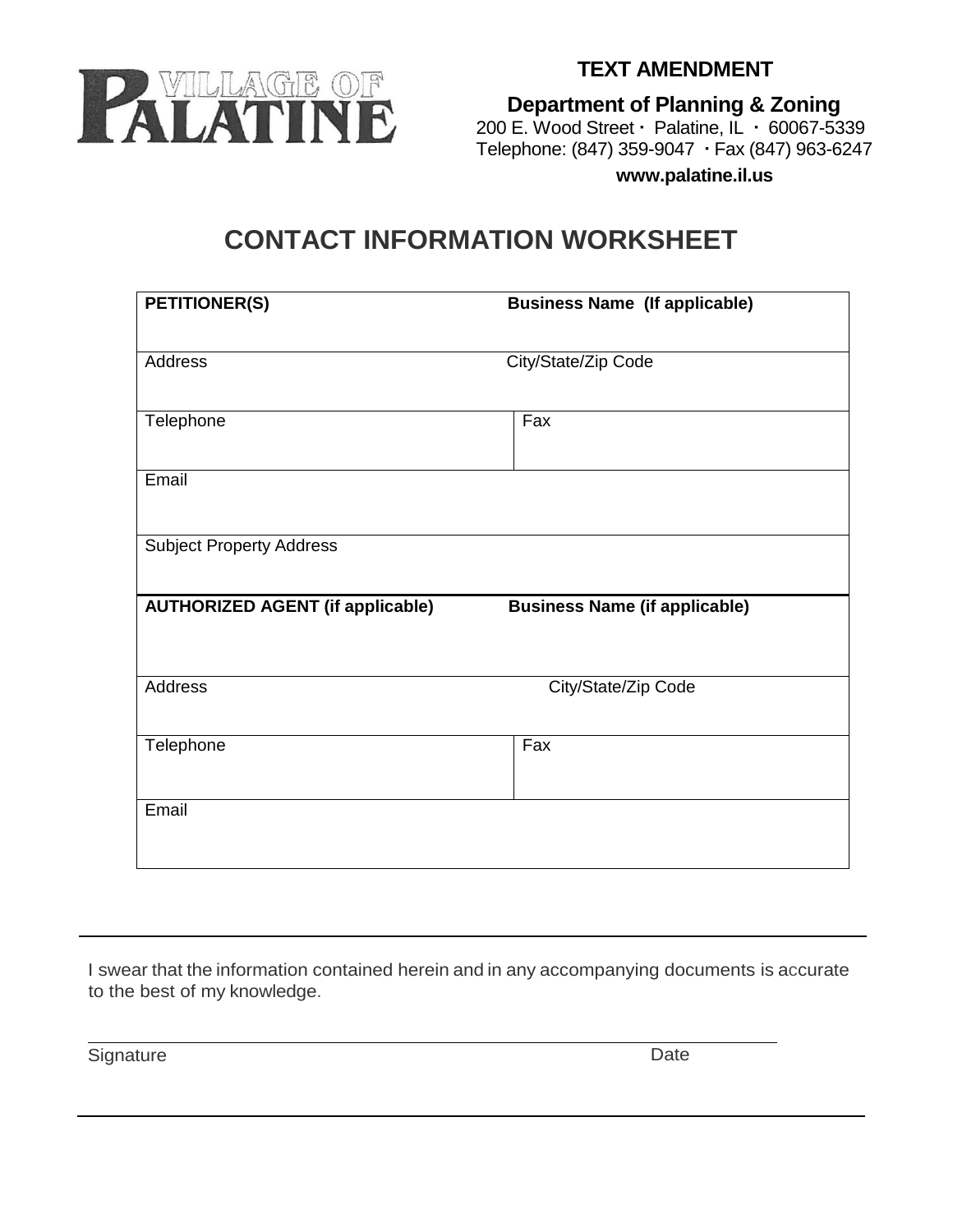

## **TEXT AMENDMENT**

## **Department of Planning & Zoning**

200 E. Wood Street · Palatine, IL · 60067-5339 Telephone: (847) 359-9047 Fax (847) 963-6247

 $\blacksquare$ 

| $\geq$<br>O<br>$\overline{\mathbf{e}}$ | Project Planner   | Zoning Case #                |               |
|----------------------------------------|-------------------|------------------------------|---------------|
| ∍<br>Office                            | <b>Filing Fee</b> | <b>Notification Deadline</b> | Date received |

## **PLEASE TYPE OR PRINT IN INK:**

| 2. Authorized Agent of Petitioner (if different):                     |                                         |  |  |  |
|-----------------------------------------------------------------------|-----------------------------------------|--|--|--|
|                                                                       |                                         |  |  |  |
|                                                                       |                                         |  |  |  |
|                                                                       |                                         |  |  |  |
|                                                                       |                                         |  |  |  |
|                                                                       |                                         |  |  |  |
|                                                                       |                                         |  |  |  |
|                                                                       | Owner, Lessee, Contract Purchaser, etc. |  |  |  |
| 4. Address of the property for which this application is being filed: |                                         |  |  |  |
|                                                                       |                                         |  |  |  |
|                                                                       |                                         |  |  |  |

5. All existing land use(s) on the property are:

- 6. The proposed use(s) on the property, if this petition is approved is (are):
- 7. Current zoning of property:
- 8. State the specific action requested. Cite ordinance numbers and distances where applicable. (Example: Amend Section 11.02 to allow video store as permitted use and Laundromat as special use

\_\_\_\_\_\_\_\_\_\_\_\_\_\_\_\_\_\_\_\_\_\_\_\_\_\_\_\_\_\_\_\_\_\_\_\_\_\_\_\_\_\_\_\_\_\_\_\_\_\_\_\_\_\_\_\_\_\_\_\_\_\_\_\_\_\_\_\_\_\_\_\_\_\_\_\_ \_\_\_\_\_\_\_\_\_\_\_\_\_\_\_\_\_\_\_\_\_\_\_\_\_\_\_\_\_\_\_\_\_\_\_\_\_\_\_\_\_\_\_\_\_\_\_\_\_\_\_\_\_\_\_\_\_\_\_\_\_\_\_\_\_\_\_\_\_\_\_\_\_\_\_\_ \_\_\_\_\_\_\_\_\_\_\_\_\_\_\_\_\_\_\_\_\_\_\_\_\_\_\_\_\_\_\_\_\_\_\_\_\_\_\_\_\_\_\_\_\_\_\_\_\_\_\_\_\_\_\_\_\_\_\_\_\_\_\_\_\_\_\_\_\_\_\_\_\_\_\_\_

\_\_\_\_\_\_\_\_\_\_\_\_\_\_\_\_\_\_\_\_\_\_\_\_\_\_\_\_\_\_\_\_\_\_\_\_\_\_\_\_\_\_\_\_\_\_\_\_\_\_\_\_\_\_\_\_\_\_\_\_\_\_\_\_\_\_\_\_\_\_\_\_\_\_\_\_